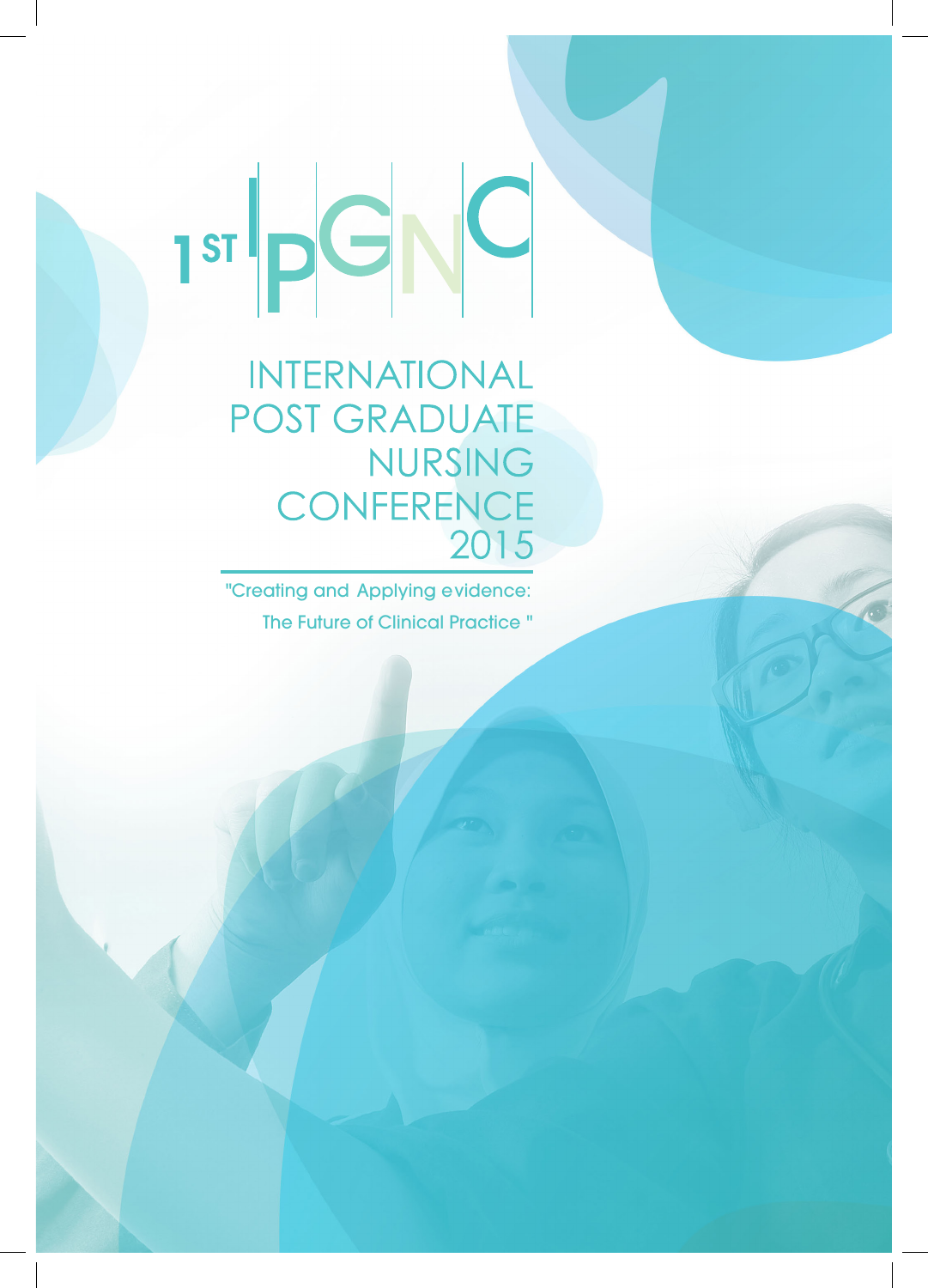



http://q-r.to/2NcF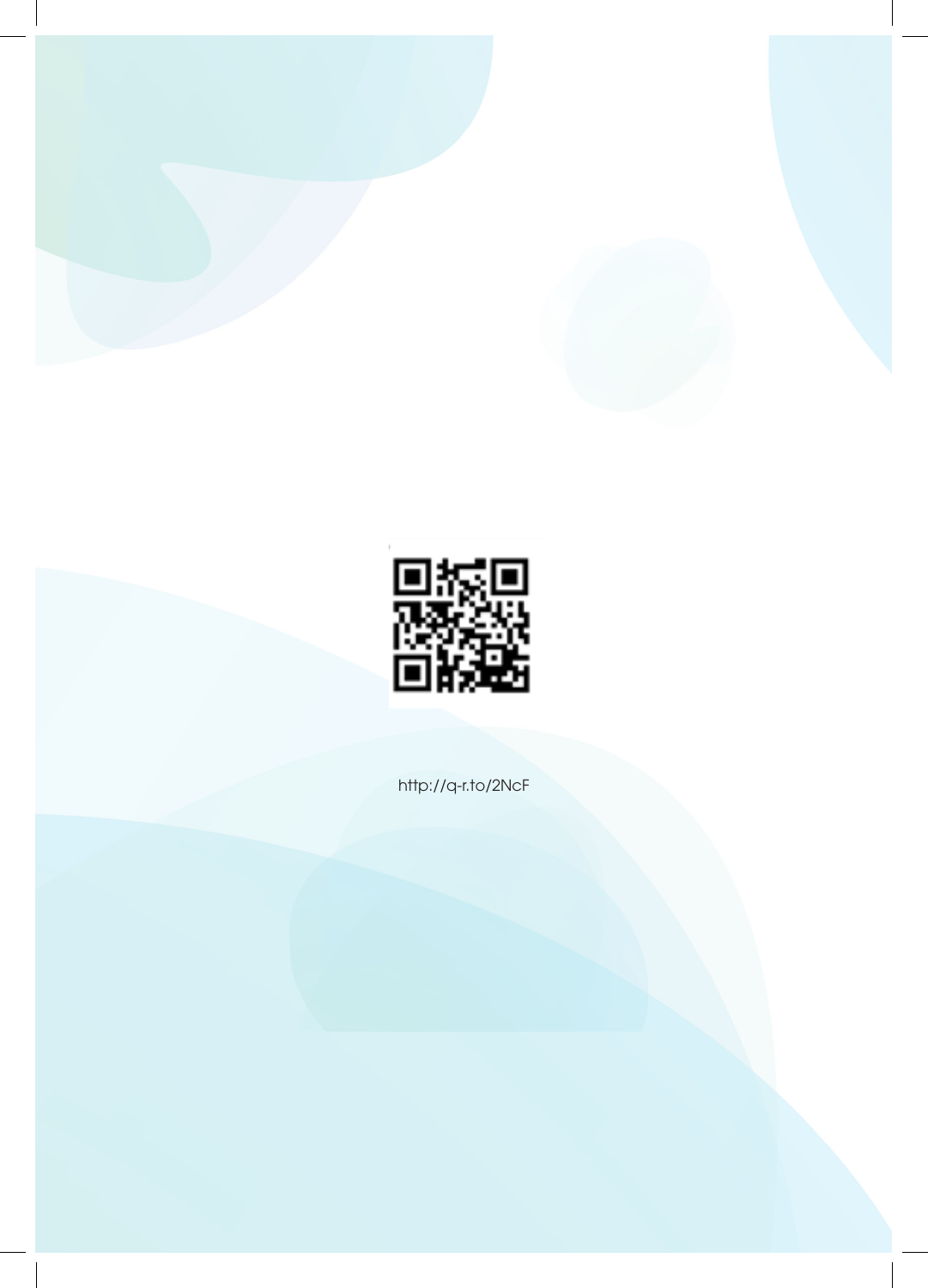# $\begin{array}{c|c|c|c} \multicolumn{3}{c|}{\textbf{1}} & \multicolumn{3}{c|}{\textbf{1}} & \multicolumn{3}{c|}{\textbf{1}} & \multicolumn{3}{c|}{\textbf{1}} & \multicolumn{3}{c|}{\textbf{1}} & \multicolumn{3}{c|}{\textbf{1}} & \multicolumn{3}{c|}{\textbf{1}} & \multicolumn{3}{c|}{\textbf{1}} & \multicolumn{3}{c|}{\textbf{1}} & \multicolumn{3}{c|}{\textbf{1}} & \multicolumn{3}{c|}{\textbf{1}} & \multicolumn{3}{c|}{\textbf{1}} & \multic$

| <b>CONTENTS</b>                                                                                                          | <b>PAGES</b>   |
|--------------------------------------------------------------------------------------------------------------------------|----------------|
| Message from the Vice Chancellor,<br>University of Malaya, MALAYSIA                                                      | 4              |
| Message from the Dean, Faculty of Medicine, University of<br>Malaya, MALAYSIA                                            | 5              |
| Message from the Director University Malaya Medical<br>Centre, Malaysia                                                  | 6              |
| Message from the Organizing Chairperson,<br>1st International Nursing Conference 2015                                    | $\overline{7}$ |
| Message from the Head of Department of Nursing<br>Science, Faculty of Medicine, University of Malaya,<br><b>MALAYSIA</b> | 8              |
| <b>Organizing Committee</b><br>1st International Post Graduate Nursing Conference 2015                                   | 9              |
| Programme Schedule:                                                                                                      | 10             |
| • Day 1 (22nd August 2015)<br>• Day 2 (23rd August 2015)                                                                 | 10<br>11       |
| <b>Free Papers</b>                                                                                                       | $12 - 14$      |
| <b>Poster Presentation</b>                                                                                               | $15 - 16$      |
| Keynote & Plenary Sessions                                                                                               | $17 - 20$      |
| Workshops Information                                                                                                    | 21-22          |
| <b>General Information</b>                                                                                               | 23             |
| Acknowledgements                                                                                                         | 24             |
| <b>Exhibition Booth</b>                                                                                                  | 25             |
| Autograph                                                                                                                | 26             |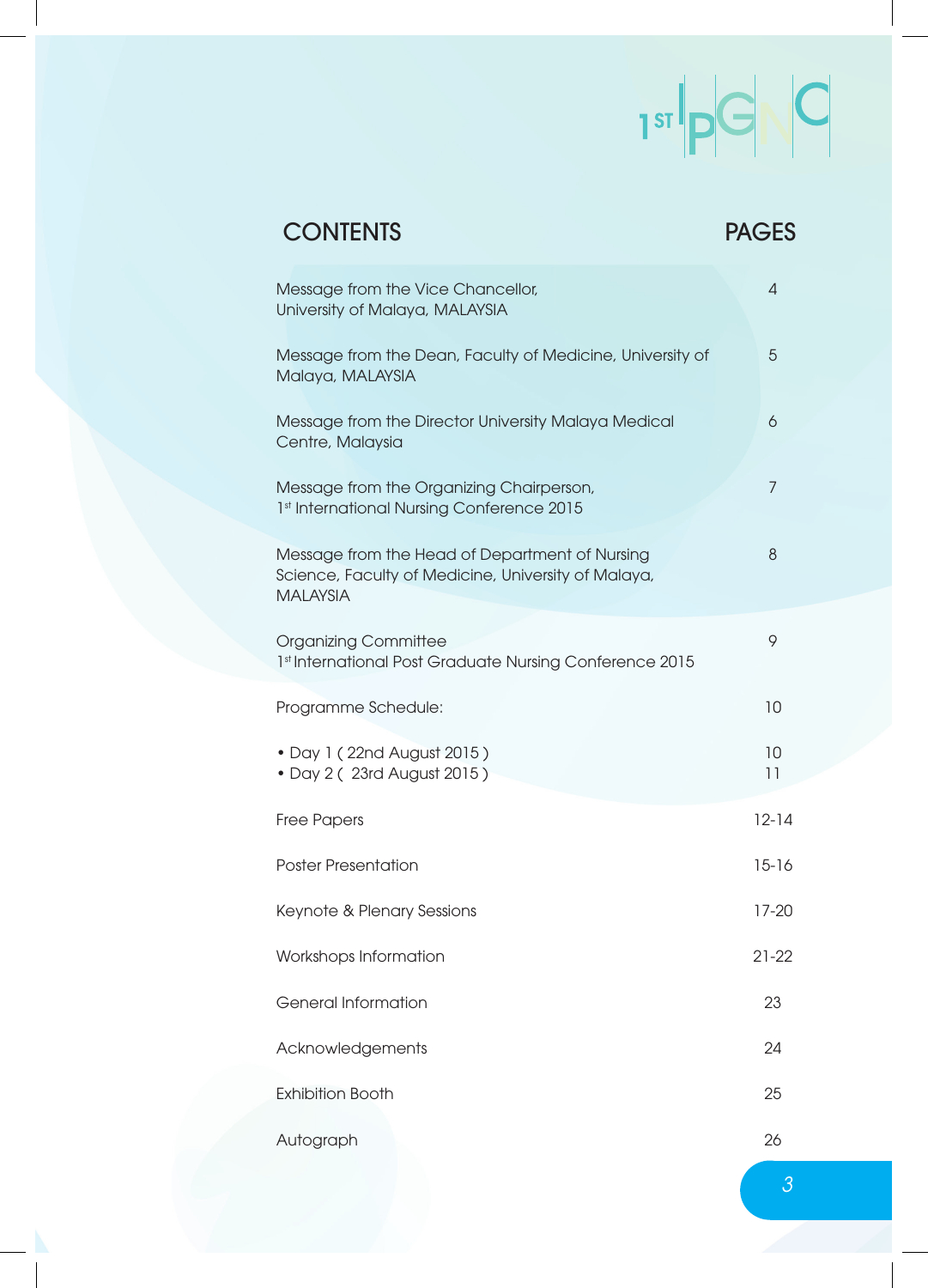1st INTERNATIONAL POST GRADUATE NURSING CONFERENCE 2015

## FREE PAPERS

#### CONCURRENT SESSION 1

DAY 1 : 22<sup>nd</sup> August 2015 - Saturday

| <b>TIME</b> | <b>EVENT DETAILS</b>                                                                                                                                                                            |                                                                                                                                                |
|-------------|-------------------------------------------------------------------------------------------------------------------------------------------------------------------------------------------------|------------------------------------------------------------------------------------------------------------------------------------------------|
|             | <b>MEDICAL</b>                                                                                                                                                                                  | <b>MIXED</b>                                                                                                                                   |
|             | Room: Kristal Suite 1<br>Chairperson: Ms Chui Ping Lei                                                                                                                                          | Room: Kristal Suite 2<br>Chairperson: Ms Noor Hanita Zaini                                                                                     |
| 1200-1215   | Comparison Between ph<br>Measurement and Air Insufflation<br>Method in Assessing Initial<br>Placement of Nasogastric Tube                                                                       | Validation of the Arabic Version<br>of Patient-Reported Outcomes<br>Measurement Information System<br>(PROMIS) Questionnaire in Jordan         |
|             | <b>NORSALAWATI BINTI ISMAIL</b><br>(MALAYSIA)                                                                                                                                                   | <b>DUAA FAYIZ (JORDAN)</b>                                                                                                                     |
| 1215-1230   | A Description Study on Level of<br>Knowledge of Physical Activity<br>Among Chronic Obstructive<br>Pulmonary Disease Patients in a<br>selected Hospital in Malaysia<br><b>KAVITHA RAMANATHAN</b> | <b>Factors Influence The</b><br>Implementation Of Evidence<br><b>Based Practice Among Nurses</b><br><b>JAYA RANJITHAM SAMUEL</b><br>(MALAYSIA) |
|             | (MALAYSIA)                                                                                                                                                                                      |                                                                                                                                                |
| 1230-1245   | The Effect of Non-Weight Bearing<br>Exercise (nowbex) on Physical<br>Performance among Diabetic<br><b>Peripheral Neuropathy</b><br><b>DEENA CLARE THOMAS</b><br>(MALAYSIA)                      | Quality of Life among Middle-<br>aged Women in Klang Valley<br><b>HAFIZAH BINTI CHE HASSAN</b><br>(MALAYSIA)                                   |
|             | <b>Question &amp; Answer Session</b>                                                                                                                                                            |                                                                                                                                                |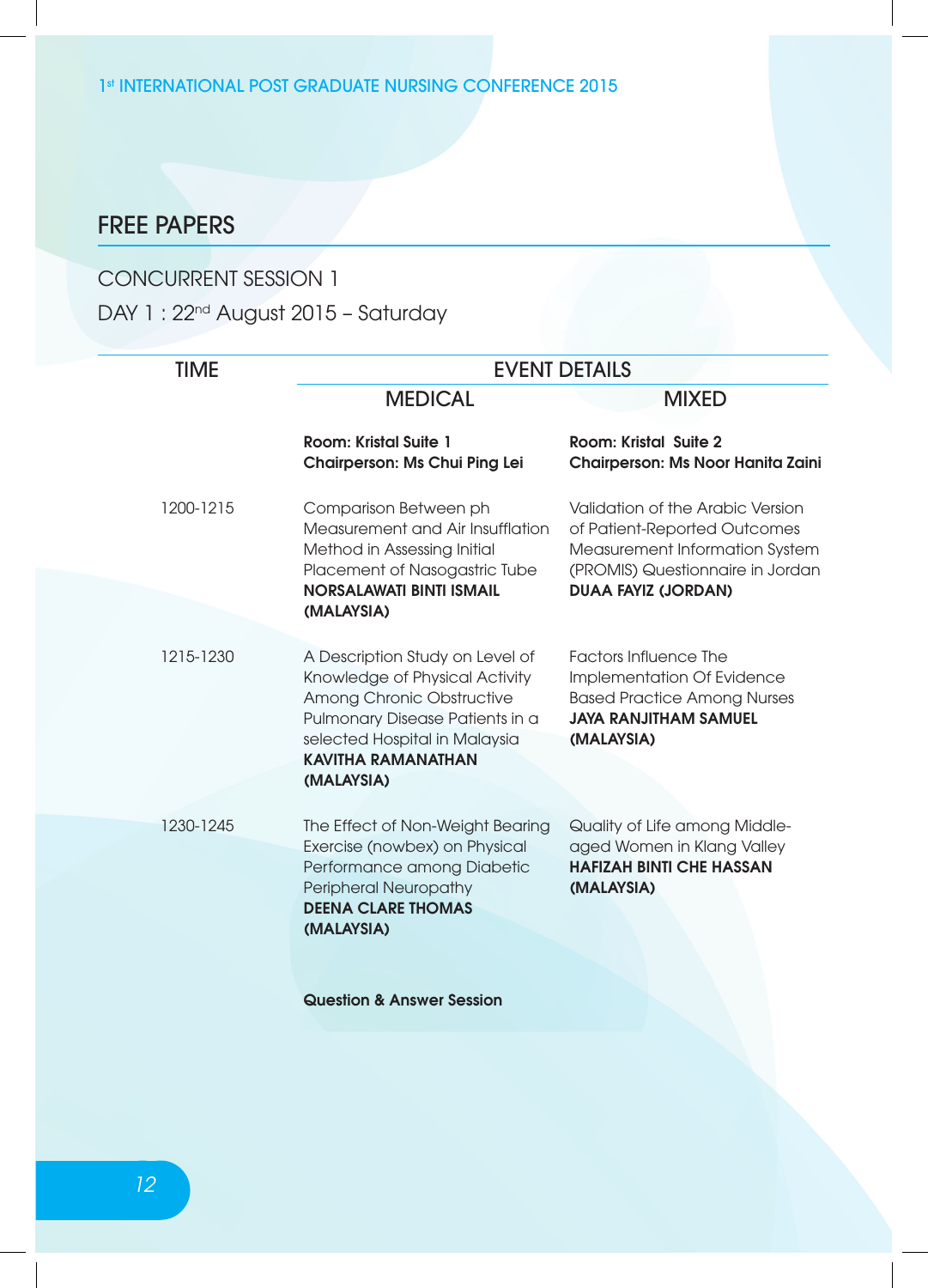# $\begin{array}{c|c|c|c} \multicolumn{3}{c|}{\text{Tr}} & \multicolumn{3}{c|}{\text{Tr}} & \multicolumn{3}{c|}{\text{Tr}} \\ \multicolumn{3}{c|}{\text{Tr}} & \multicolumn{3}{c|}{\text{Tr}} & \multicolumn{3}{c|}{\text{Tr}} & \multicolumn{3}{c|}{\text{Tr}} \\ \multicolumn{3}{c|}{\text{Tr}} & \multicolumn{3}{c|}{\text{Tr}} & \multicolumn{3}{c|}{\text{Tr}} & \multicolumn{3}{c|}{\text{Tr}} \\ \multicolumn{3}{c|}{\text{Tr}} & \multicolumn{3}{c|}{\text{Tr}}$

## FREE PAPERS

#### CONCURRENT SESSION 2

#### DAY 1 : 22<sup>nd</sup> August 2015 - Saturday

| <b>TIME</b> | <b>EVENT DETAILS</b>                                                                                                                                       |                                                                                                                                                                                                                         |  |
|-------------|------------------------------------------------------------------------------------------------------------------------------------------------------------|-------------------------------------------------------------------------------------------------------------------------------------------------------------------------------------------------------------------------|--|
|             | <b>MEDICAL/ EDUCATION</b>                                                                                                                                  | <b>MIXED</b>                                                                                                                                                                                                            |  |
|             | <b>Room: Kristal Suite 1</b><br>Chairperson: Nor Aziyan Yahya                                                                                              | Room: Kristal Suite 2<br><b>Chairperson: Ms Rasnah Abdul</b><br>Rahman                                                                                                                                                  |  |
| 1430-1445   | The Relationship between<br>Medication Knowledge and<br>Adherence among Type II<br><b>Diabetes Mellitus Patients</b><br><b>OMED SADEQ SAADALLAH (IRAN)</b> | Acupressure for Psychological<br>Wellbeing Among Hemodialysis<br><b>Patients</b><br><b>NANT THIN THIN HMWE</b><br>(MYANMAR)                                                                                             |  |
| 1445-1500   | Level of Stress Among the<br>Diploma in Nursing Students, in a<br><b>Local University</b><br><b>CHEN HOI YEN / PEK YAH SAN</b><br>(MALAYSIA)               | The Impact of Perceived Social<br>Support on Quality of Life in<br>Patients Awaiting for Coronary<br>Artery Bypass Grafting Surgery<br>(CABG)<br><b>THANDAR SOE @SUMAIYAH</b><br>(MYANMAR)                              |  |
| 1500-1515   | The Effectiveness of Using Mobile<br>Messenger (Whatsapp) as an<br><b>Educational Supporting Tool</b><br>among Nursing Student<br>ROHIMA ISMAIL (MALAYSIA) | The Comparison of Effect of<br>Delivering Health Education<br>using Audiovisual and Visual<br>Learning Medium on the Ability of<br>Breastfeeding among Postpartum<br><b>Mothers</b><br><b>NELWATI SALIM (INDONESIA)</b> |  |
|             | <b>Question &amp; Answer Session</b>                                                                                                                       |                                                                                                                                                                                                                         |  |